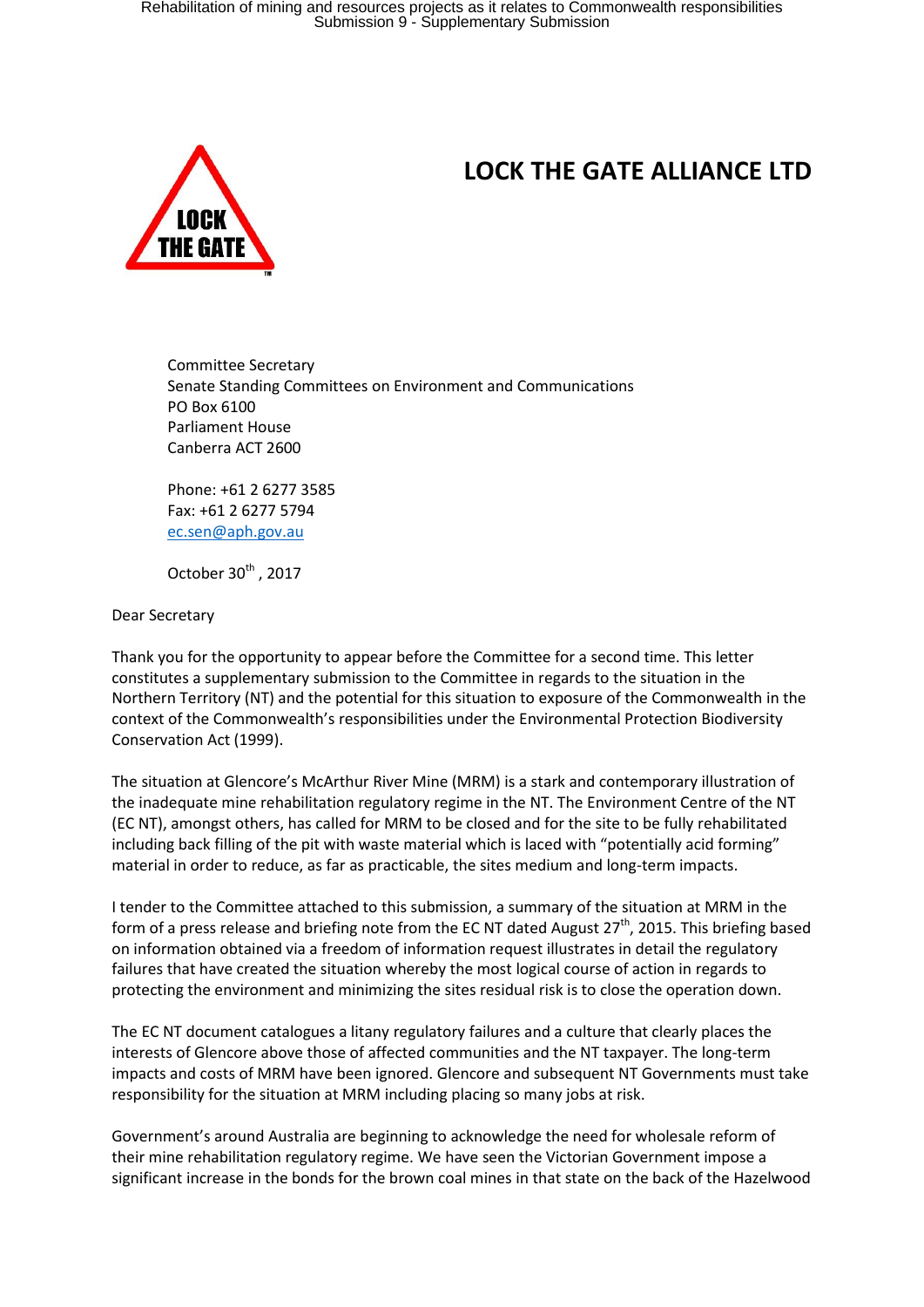Inquiry. The NSW Audit Office found a number of serious issues related to that state's mine rehabilitation regulatory regime including;

- Inadequate rehabilitation cost estimates
- No financial mechanism to cover long-term risks from mine rehabilitation
- Ill-defined closure outcomes particularly for un-planned mine closures
- Inadequate monitoring of rehabilitation, and
- No mechanism to prevent mines being put in "care and maintenance" in perpetuity

As a result, the NSW Government has commenced a review of a number of key elements of its regulatory regime.

Queensland is undertaking a "root and branch" review<sup>1</sup> of its entire mine rehabilitation regulatory regime in response to a growing progressive rehabilitation deficit, inadequate levels of financial assurance, an increase in the number of abandoned mines and the recognition that the tax payer faces an unacceptable level of financial expose to poor or failed mine site rehabilitation. The Queensland Review is probably the most comprehensive in Australia's history.

## Reforming the NT's mine rehabilitation regulatory regime

Given the situation in the NT, with particular reference to MRM as the contemporary example of the extent and nature of regulatory failure and capture in that jurisdiction, it is prudent for the new NT Government to consider a review and reform of its mine rehabilitation regulatory regime.

The Commonwealth has a vested interest in supporting reform in the NT and in particular the resolution of the situation at MRM. There are a large number of matters of national environmental significance (MNES) as specified under the EPBC Act relevant to MRM<sup>2</sup>. The ability of the Commonwealth to fulfill its obligations under the Act is being severely compromised due to the failed regulatory regime in the NT.

The situation in the NT, although possibly the worst example of a failed regulatory regime, is to varying degrees mirrored across other jurisdictions. In regards to protecting the Commonwealth Government's interests in regards to EPBC Act obligations in the NT and elsewhere, we believe the Commonwealth should commit to working with the state and territories (and the NT Government in particular) to develop a set of national standards covering the following:

- 1. Undertake a comprehensive review of state and territory security deposit/bond calculators to ensure they cover the full cost rehabilitation and reflects industry best practice
- 2. The design of enforceable progressive rehabilitation targets aimed at maximising the area of rehabilitation during the mine's operational life
- 3. Develop policy on final landforms including open pit voids, out of pit waste dumps and above ground tailings storage facilities to ensure that the public's expectations are met in regards to minimising the long-term impacts of mining.
- 4. Explore mechanisms to close the loophole that allows mining companies to place sites in perpetual care and maintenance thus avoiding fulfilling their rehabilitation obligations.
- 5. Adopt the ICMM/industry mine closure planning guidance to design and mandate the submission of stand-alone closure plans as part of the mining lease approval process.

**.** 

<sup>&</sup>lt;sup>1</sup> https://www.treasury.qld.gov.au/growing-queensland/improving-rehabilitation-financial-assuranceoutcomes-resources-sector/financial-assurance-framework-reform/

<sup>&</sup>lt;sup>2</sup> http://www.mcarthurrivermine.com.au/en/EIS/eisdocuments/Chapter-10-MNES.pdf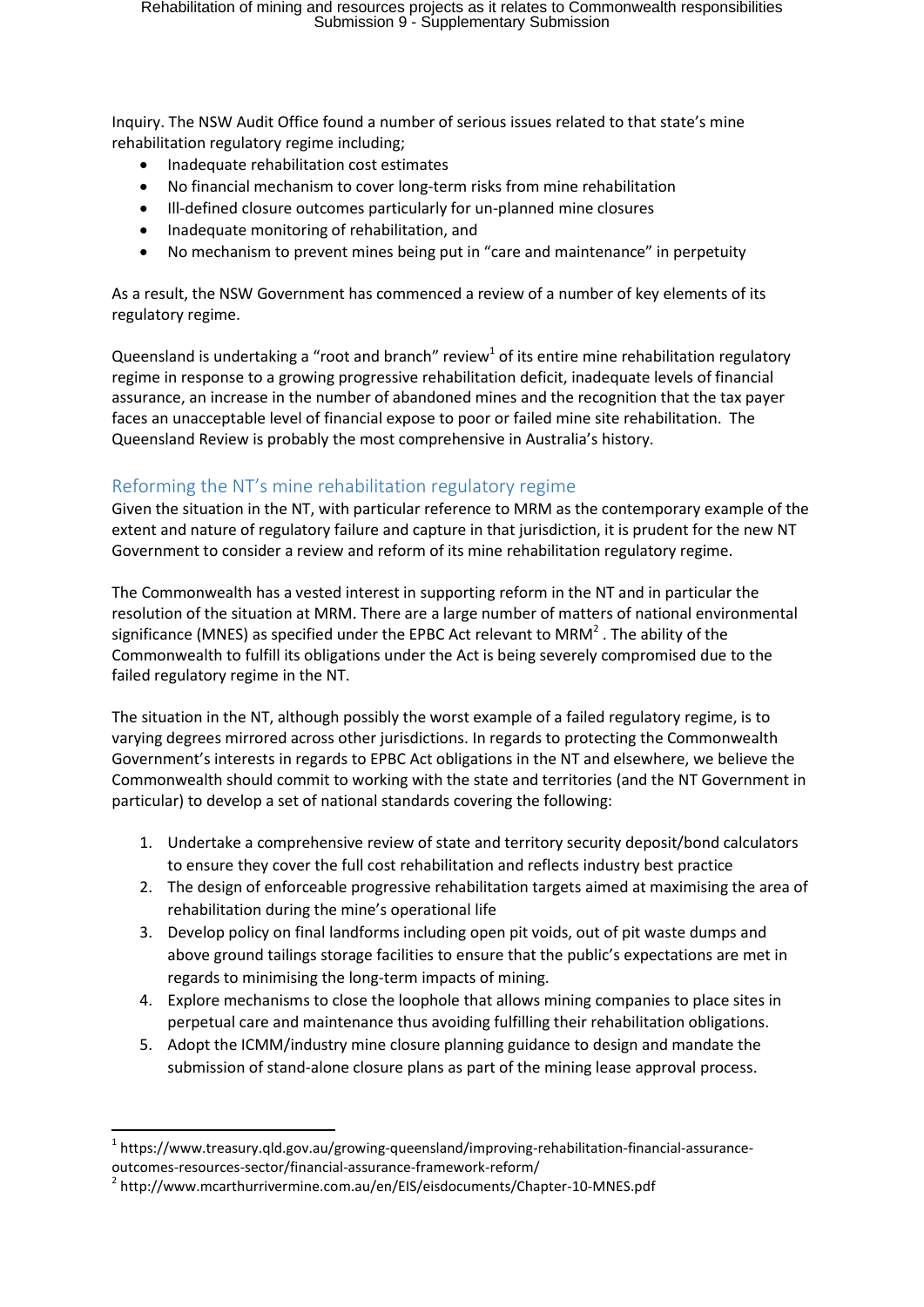## Develop national "chain of responsibility" legislation

In addition, in order to improve the outcomes at the state and territory levels, the Commonwealth should work with the states and territories to develop model "chain of responsibility" legislation based on Queensland's *Environmental Protection (Chain of Responsibility) Act 2016.* 

On 27 April 2016, the Queensland Government introduced the *Environmental Protection (Chain of Responsibility) Amendment Act* 2016 (Qld) which amended the *Environmental Protection Act* 1994 (Qld) .

The new act gives the QLD Department of Environment and Heritage Protection greater powers to enforce compliance with environmental obligations to ensure that companies and their related parties bear the cost of managing and rehabilitating sites.

Broadly speaking Lock the Gate is very supportive of the objectives of the amendments which are to:

- Facilitate enhanced environmental protection for sites operated by companies in financial difficulty, and
- To avoid the State bearing the costs for managing and rehabilitating sites in financial difficulty.

The new powers allow the Government to issue an environmental protection order (EPO) to 'related persons' of companies. An EPO is designed to protect the environment by encouraging or, where deemed necessary, legally forcing a person or organisation to undertake or stop an activity.

The responsible department may decide that a person has a relevant connection with a company if it is satisfied that the person:

- is capable of significantly benefitting financially, or has significantly benefited financially, from the carrying out of a relevant activity by the company or
- the person is, or has been at any time during the previous two years, in a position to influence the company's conduct in relation to its compliance with obligations under the  $Act.<sup>3</sup>$

In summary the Queensland legislation facilitates greater environmental protection for sites in financial difficulty and assisting in avoiding costs being incurred by the State for the environmental management and clean-up of such sites.

The Act also enables early intervention in the event of corporate financial distress. The act defines a 'high risk company' consistent with the Corporations Act 2001 (Cth), as well as companies which are related entities to such companies (Clause 7). This definition is designed to capture where the operator of an "environmentally relevant activity" is in administration and therefore at risk of failing to comply with its environmental and rehabilitation obligations. This amendment blocks attempts to avoid responsibility for clean-up and rehabilitation by transferring operation of the relevant activity from an externally administered company to another member of its corporate group or other associated entity.

**.** 3

http://www.dibbsbarker.com/publication/Queensland s Chain of Responsibility guideline has taken eff ect.aspx